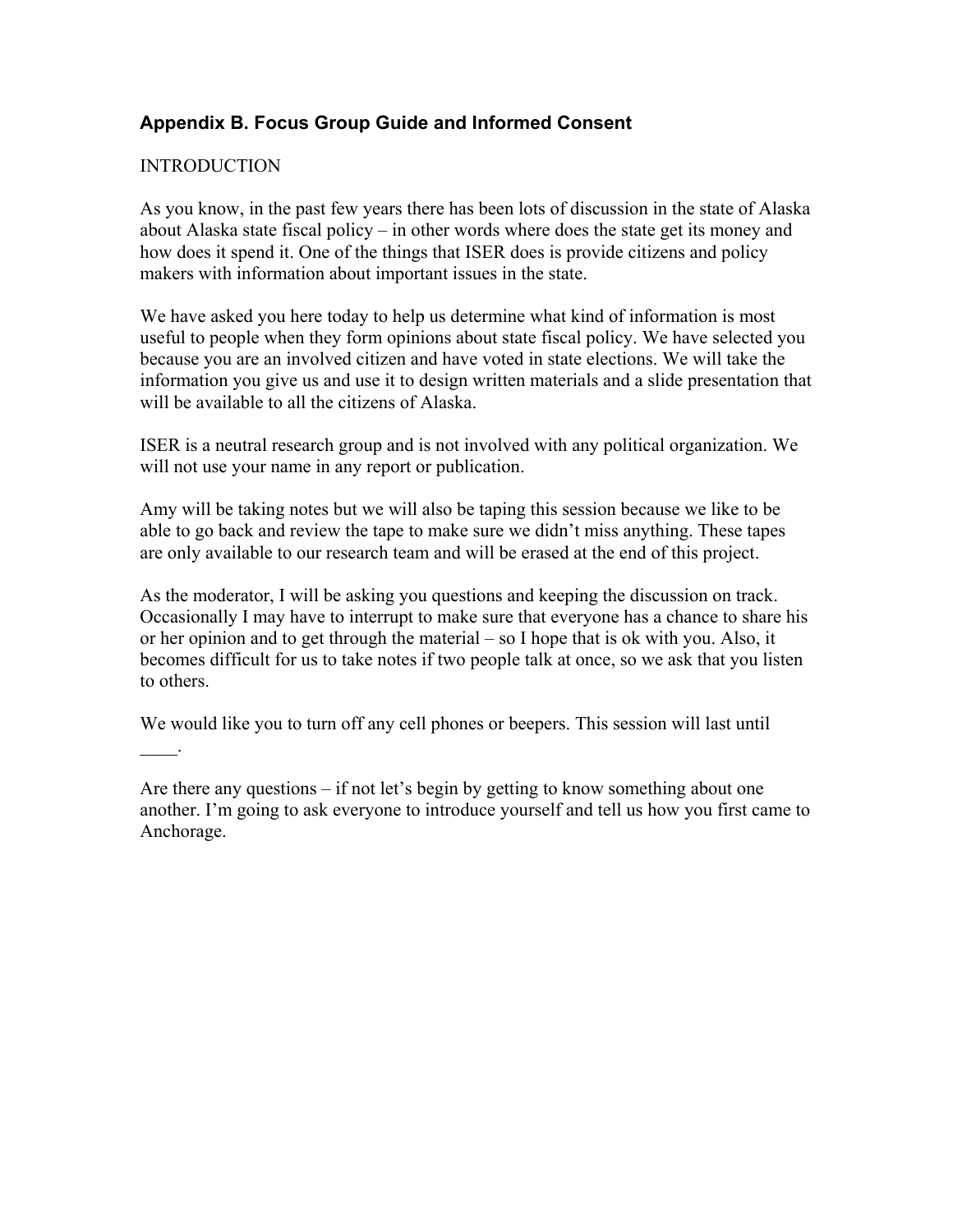#### FOCUS GROUP TWO DISCUSSION GUIDE

For the <u>first set</u> of slides (approximately six) and for each set of topic slides thereafter (usually 2-3 slides/topic) ask the following:

- 1. Did these slides tell you what you wanted to know?
- 2. Was this new information?
- 3. Do you believe the information?
- 4. Is it useful to you in thinking about state fiscal policy?
- 5. What information is missing?

At the end of the slide presentation ask the following regarding the *slideshow as a whole*:

- 1. What more do you want to know?
- 2. Does anything we have discussed today affect your thinking about state fiscal policy? How?

# **HANDOUT**

After the slide presentation and questions are complete pass out the handout and provide the following directions:

The handout we have past out is a list of topics concerning Alaska state finances. We would like you to let us know which of these topics interest you.

Please mark all of the topics that interest you with an "X" and rank the three most interesting topics,  $1 = \text{most interesting}, 2 = \text{second most interesting},$  etc.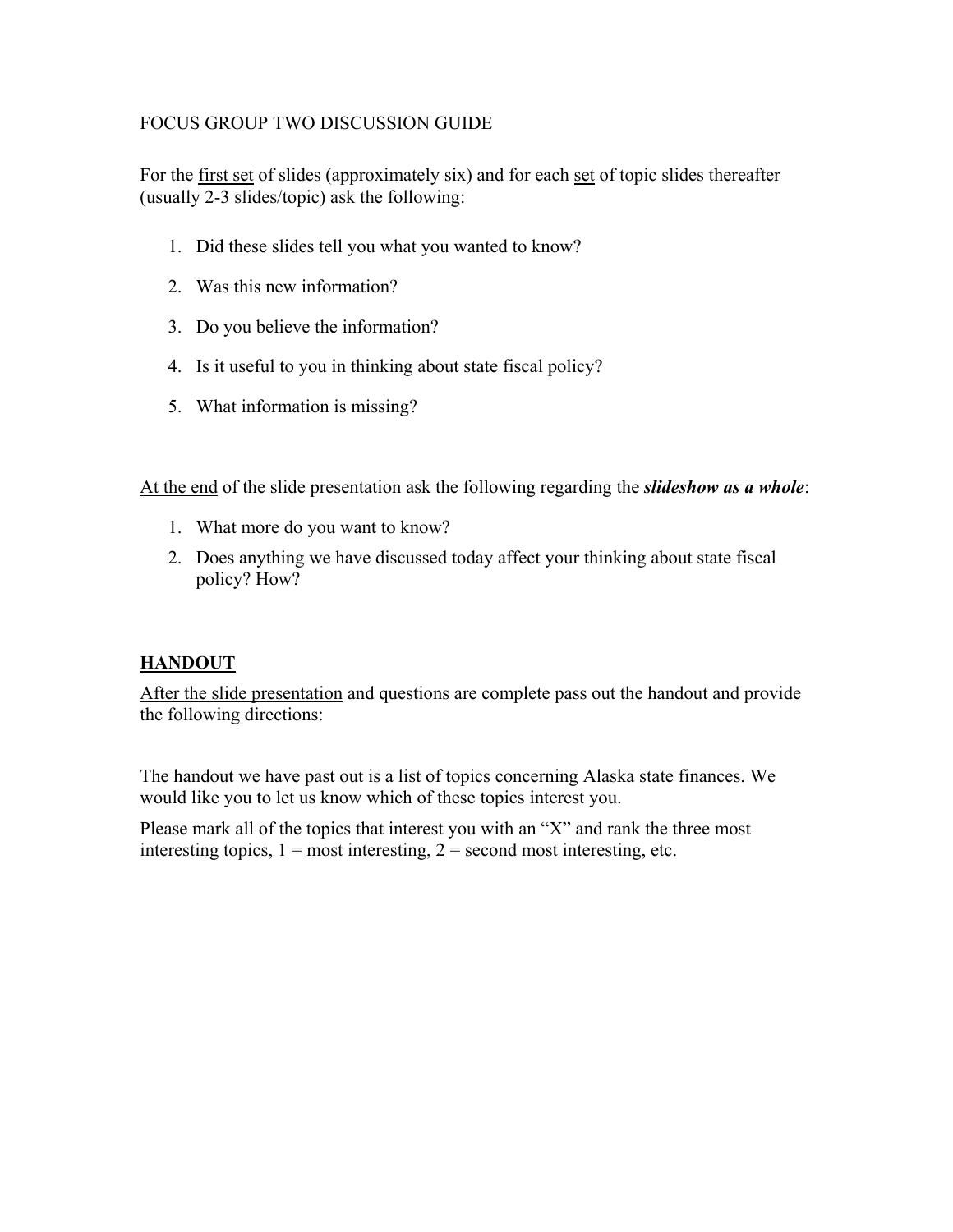Please mark all of the topics below that interest you with an "X". Please rank the three most interesting topics,  $1 = \text{most interesting}, 2 = \text{second most interesting}, \text{etc.}$ 

# **LIST OF ALASKA STATE FINANCE TOPICS**

# *State Revenue and Spending*

| 1.                        |                                                                                                                                                |
|---------------------------|------------------------------------------------------------------------------------------------------------------------------------------------|
| 2.                        |                                                                                                                                                |
| 3.                        |                                                                                                                                                |
| 4.                        |                                                                                                                                                |
| <b>Fiscal Gap</b>         |                                                                                                                                                |
| 5.                        |                                                                                                                                                |
| 6.                        |                                                                                                                                                |
| 7.                        |                                                                                                                                                |
| 8.                        |                                                                                                                                                |
|                           |                                                                                                                                                |
| <b>Possible Solutions</b> |                                                                                                                                                |
|                           |                                                                                                                                                |
|                           |                                                                                                                                                |
|                           | 12. What about user fees, gas, alcohol and other commodity taxes?<br>13. What will happen to my dividend if we used Permanent Fund earnings to |
|                           |                                                                                                                                                |
|                           | 14. How much will I have to pay if we used sales or income taxes?                                                                              |
|                           | 15. How much will non-residents and the federal government pay?                                                                                |
|                           |                                                                                                                                                |